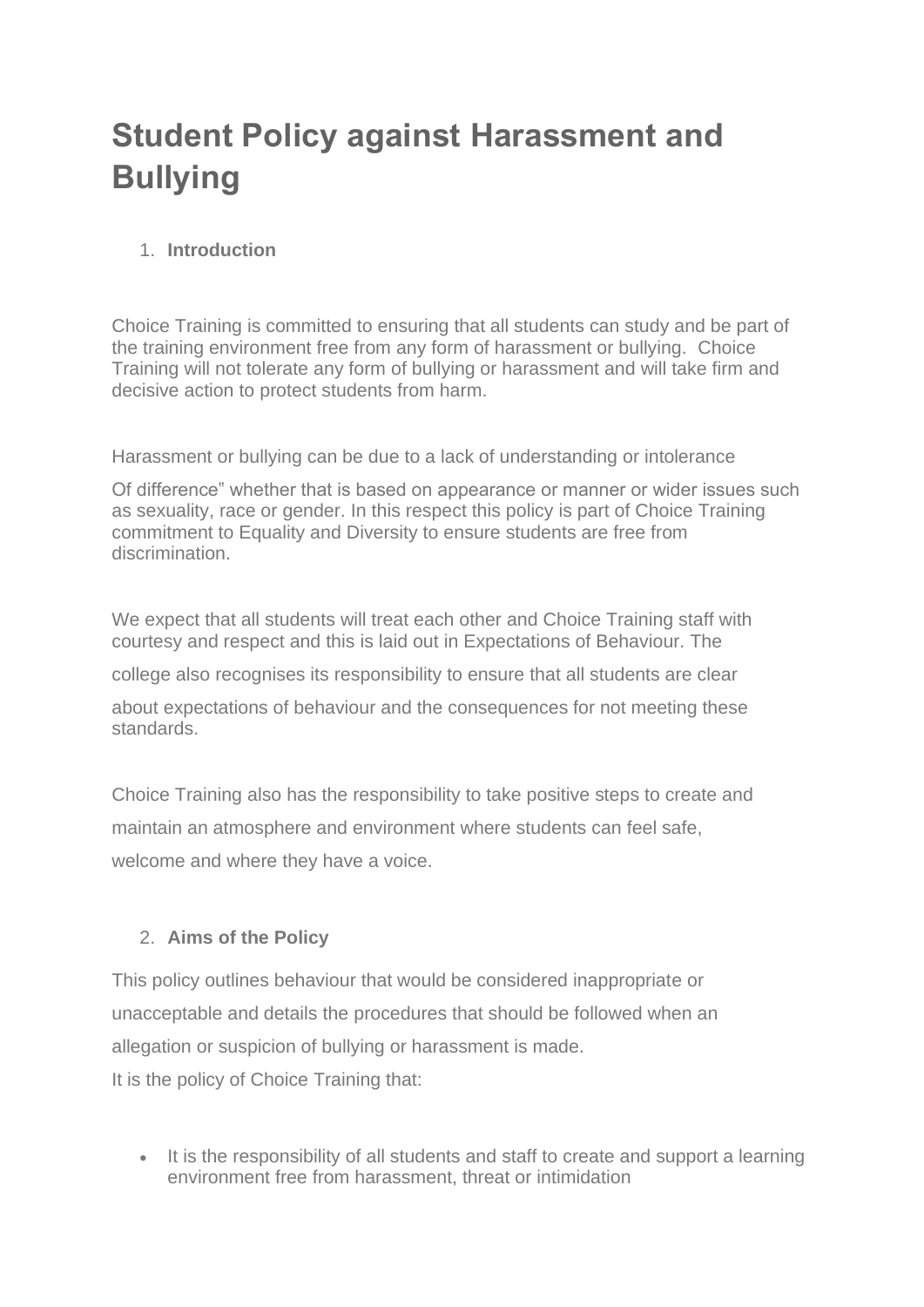- Bullying or harassment will not be tolerated at college and any reports or allegations will be treated seriously and dealt with according to the procedures
- Students will be actively encouraged to report incidents and so must be supported and protected through the process of making any complaint
- All students, parents/carers and staff will be made aware of this policy and procedures and are that they should be pro-active and vigilant for signs that may indicate bullying or harassment is going on.
- Harassment and bullying are part of the Expectations of Behaviour; breach of these expectations can result in disciplinary action as potentially gross misconduct
- Bullies will be supported to change their attitude and behaviour and to understand why change is necessary and why bullying occurs.
- Staff will be supported with the appropriate training and skills to deal with incidents of bullying.
- There will be in place strategies and preventative measures to minimise or prevent incidents of bullying arising
- Incidents and perceptions of bullying or harassment will be monitored and recorded and the information used in future reviews of policy.

# 2. **Definition of bullying**

Bullying often includes the following:

- Power misuse or abuse of power
- Persistence repetitive behaviour, not just an "outburst"
- Peers group behaviour is often different from individual behaviour
- Purpose to maintain the dominance, bullies bully as it s a successful

## Behaviour

• Perception – some people will find it harder/easier to cope with certain

types of behaviour and there are varying degrees of what people consider to be bullying.

The following are examples of bullying but this is not an exhaustive list.

• Physical abuse such as hitting, punching, kicking, pushing and

pinching.

• Verbal abuse such as name calling, teasing, making nasty remarks,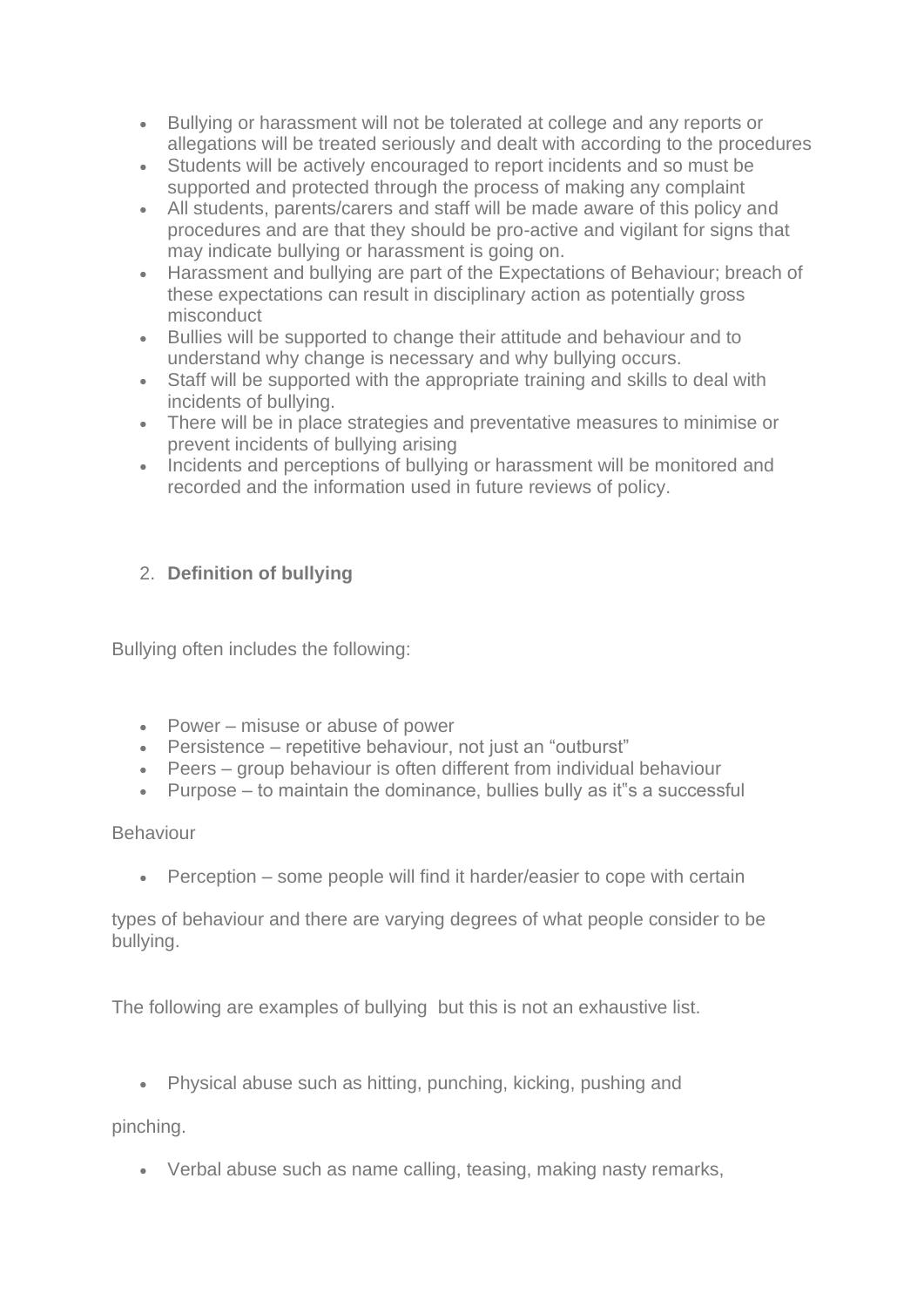laughing at someone or mocking them.

- Making someone feel uncomfortable or unhappy.
- Overpowering someone or making them feel weak.
- Being attacked in any form due to religion, race, gender, sexuality,

disability or appearance (see harassment)

- Excluding someone from social groups.
- Cyber abuse such as sending inappropriate or abusive text messages

or emails.

- Being forced to do something they don"t want to do.
- •

Staff and students must remember that bullying is a type of behaviour and it is therefore important to separate the behaviour from the individual.

## 3. **Definition of Harassment**

Harassment may be defined as conduct that is unwanted by the recipient and which affects the dignity of any individual or group. Harassment may be

repetitive or an isolated incident.

Harassment may occur against an individual because of their disability, race,

religion, gender, sexual orientation, age or any personal characteristic of the individual.

This can include

- Threats, physical or verbal abuse against a person
- Jokes, mockery, unwarranted remarks, graffiti or innuendo which offends people
- Provocative behaviour such as the wearing of badges, clothing or insignia which may offend
- Display or circulation (including by email or text) of offensive materials
- The use of stereotypes to demean or discriminatory statements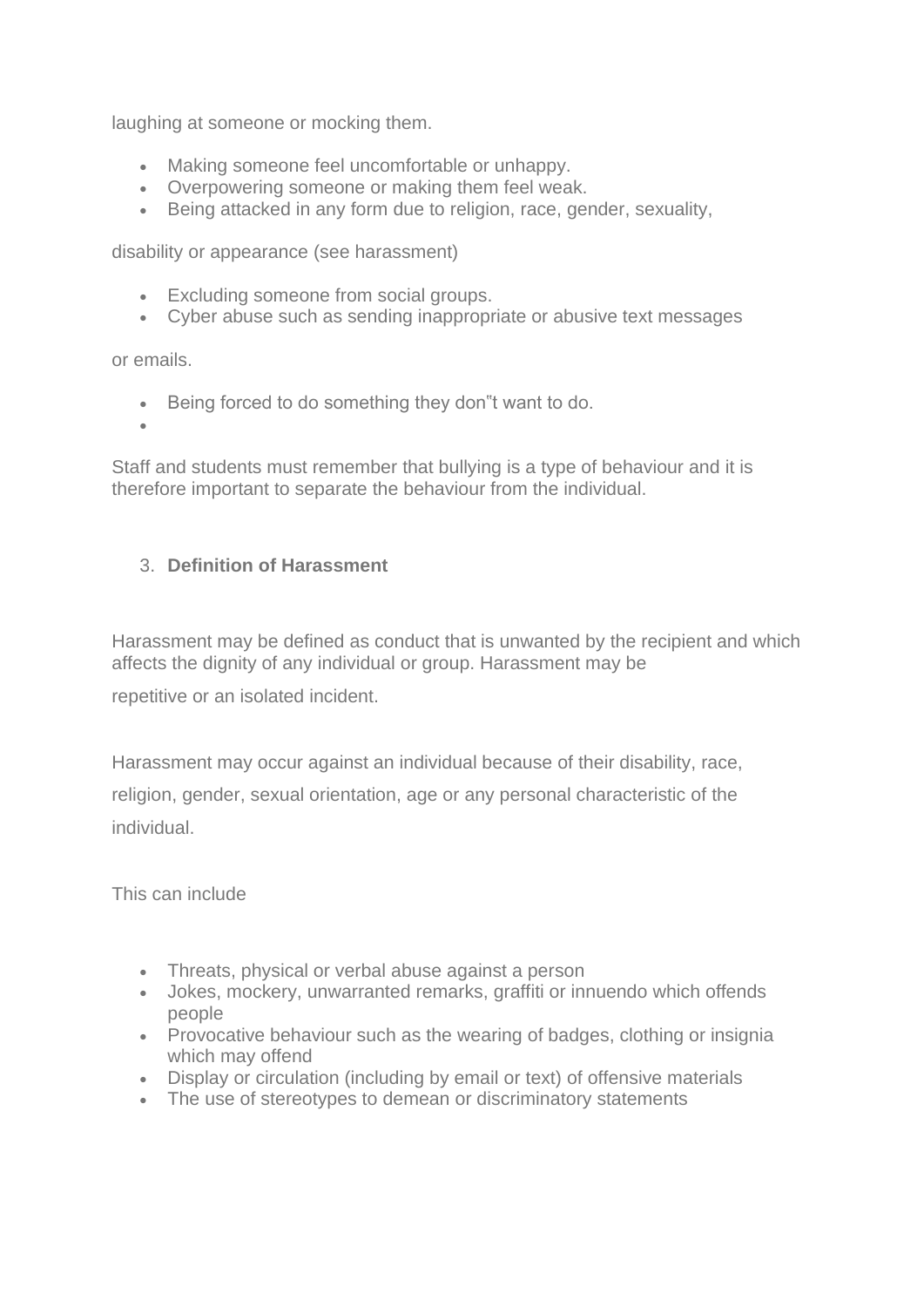# 5. **Cyber Bullying**

Cyber bullying is the intentional, persistent behaviour by an individual or group, causing harm to others using information and communication technologies. Aspects of cyber bullying are different from other forms of bullying. These include

- Cyber bullying can take place at any time of the day or night
- Cyber bullying is not restricted by locality and intrudes into personal and safe spaces (like home)
- The audience can be extremely large
- The process of cyber bullying can be rapid with audiences being reached almost instantly
- In some instances of cyber bullying, the bully can remain anonymous
- The instances of bullying can be used as evidence as there is lasting documentation

## 6. **Procedures**

Students must be encouraged to feel they can confide in members of staff if an incident occurs. They must feel the incident will be taken seriously and that appropriate action will be carried out. Staff and parents should be alert for signs and symptoms of bullying and be prepared to act upon them.

It may not always be appropriate for the procedures to be followed in sequential order, for example a serious incident may go directly to a formal report or disciplinary. The points below provide a guideline on the procedure

for students to follow if they are being bullied or harassed.

## **First Action**

- 1. If possible ask the person bullying or harassing to stop. Say that the actions or comments are making you feel uncomfortable or unhappy
- 2. Try to keep a log of incidents with details of who was present, what was said or happened and where.

# **Reporting**

1. Report the bullying and harassment to a member of staff. This can be a tutor, HR, student welfare or any member of staff. Give as much detail as you can of specific incidents.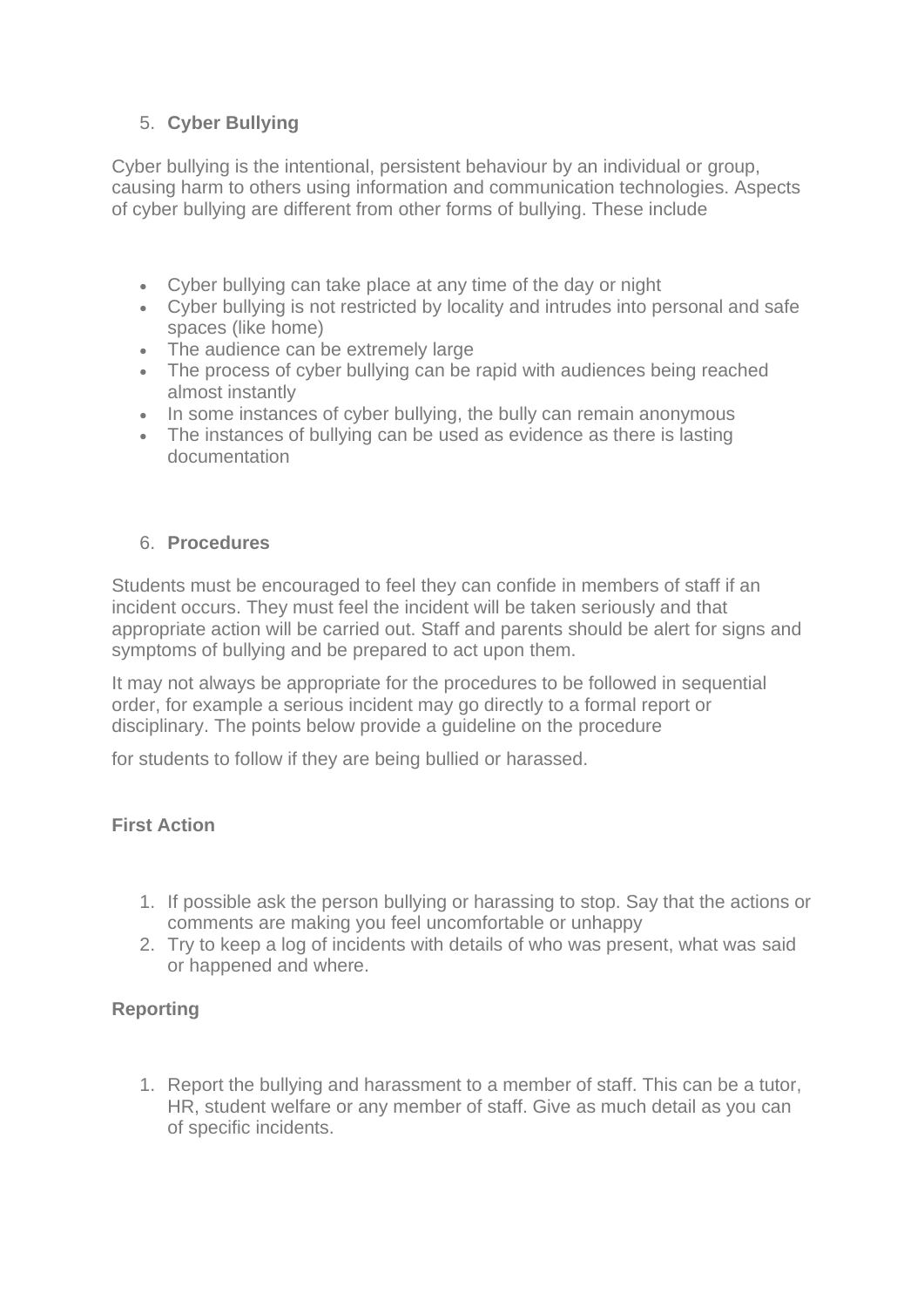#### **Investigation**

1. A member of staff will conduct an enquiry. This may be a member of curriculum staff or from Student Support. This will involve talking to all concerned including staff and other students who may be witnesses.

There will be a written record of these interviews.

2. Parents of students under 18 will be informed if the incident was explicit and with the consent of the student.

#### **Outcome**

Action taken will depend on the nature of the incident, the reactions of those accused and the wishes of the victims. This will range through:

- 1. a) Talking through the incident and obtaining assurance that repetition will not occur.
- 2. b) Monitoring the student who has been bullying.
- 3. c) Formal disciplinary hearing leading to a formal warning
- 4. d) Suspension
- 5. e) Permanent exclusion from the course.

It must be recognised that the investigation of bullying or harassment is not a simple process as much will depend on very different interpretations of intent, consequence and the nature of relationships. Also there will often not be a clean outcome which stops any further bullying or harassment. Incidents can continue resurfacing for months. However it is important that any incidents are acknowledged and investigated and that there is seen to be firm and decisive action in order to maintain the confidence and trust of students.

## 7. **Strategies to reduce bullying or harassment**

In order to ensure that students can study in an environment free from bullying or harassment, it is the responsibility of Choice Training to ensure that clear strategies are in place both to prevent occurrences of bullying and harassment and also to encourage students to report incidents. These strategies include:

- All students will be made aware at Induction of the student Expectations of Behaviour, their rights and responsibilities and the appropriate college policies (equal opportunities, disciplinary, complaints etc)
- Information on bullying and harassment and how to respond will be included in student and course handbooks